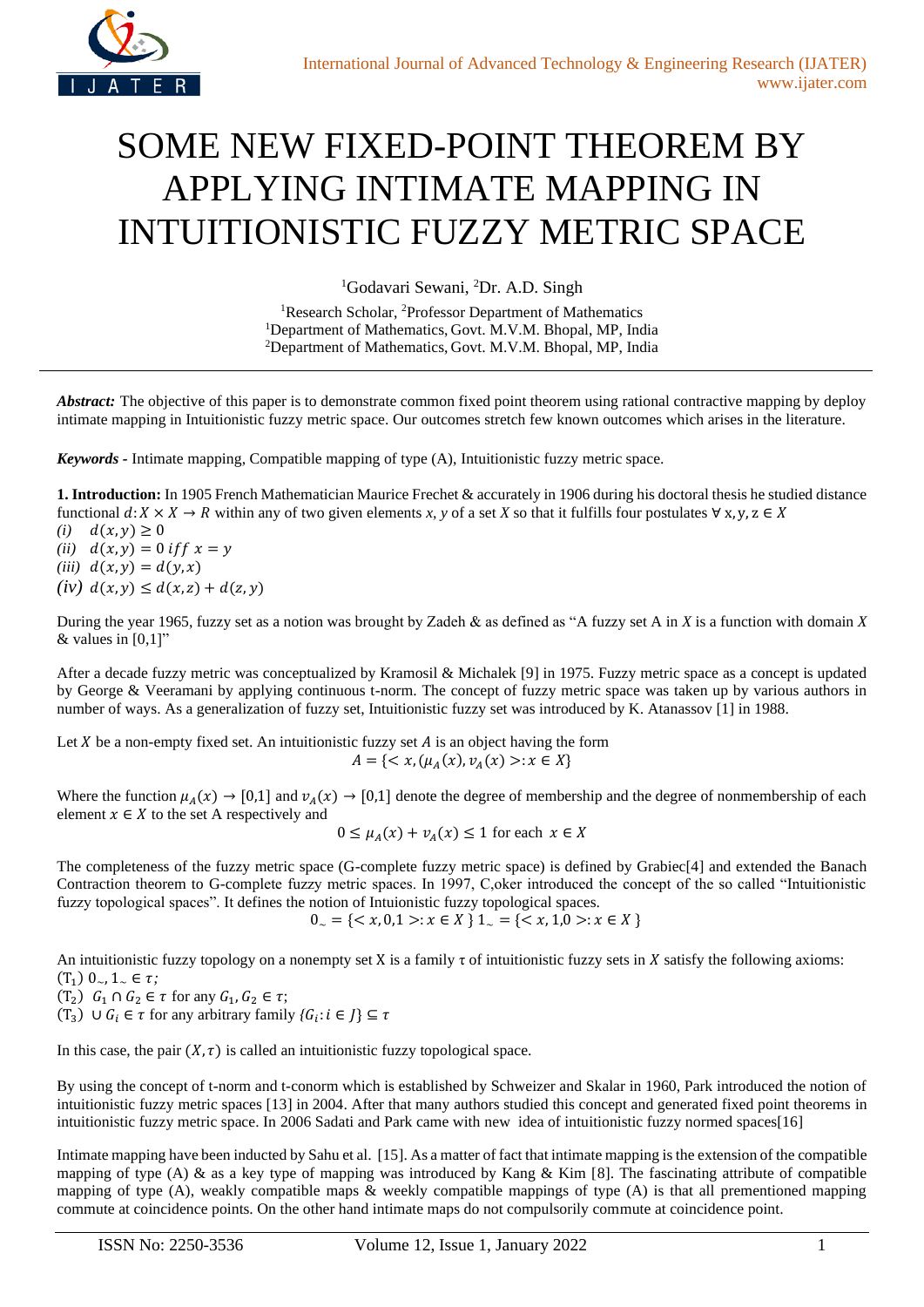

**Method:** The paper is organised as follows. Section 2 contains the preliminaries, including definitions and lemmas with corresponding references that will be used in sequel. Section 3 contains the main result of the paper.

## **2. Preliminaries**

**Definition 2.1** A binary operation \*:  $[0,1]^2$  →  $[0,1]$  is called a continuous triangular norm (shortly t-norm) if it satisfies the following conditions:

- (i)  $*$  is associative & commutative.
- (ii) ∗ is continuous.
- (iii)  $a * 1 = a$   $a \in [0,1]$

(iv)  $a * b \leq c * d$  whenever  $a \leq c \& b \leq a \forall a, b, c, d \in [0,1]$ 

**Definition 2.2** A binary operation  $\cdot$ :  $[0,1]^2$  →  $[0,1]$  is a continuous triangular conorm (t-conorm) if  $\cdot$  satisfies the following conditions:

- (i)  $\bullet$  is commutative & associative.
- $(ii) \diamond$  is continuous.
- (iii)  $a \cdot 0 = 0 \quad \forall a \in [0,1]$
- (iv) a∘ b  $\leq$  c ∘ d whenever  $a \leq c \& b \leq d \& a, b, c, d \in [0,1]$

**Definition 2.3** A 5-tuple  $(X, M, N, * , \diamond)$  is said to be an intuitionistic fuzzy metric space if X is an arbitrary set,  $*$  a continuous tnorm,  $\circ$  a continuous t-conorm & M, N are fuzzy set on  $X^2 \times [0, \infty)$  satisfying the following conditions  $\forall x, y, z \in X$  s,  $t > 0$ 

- *(i)*  $M(x, y, t) + N(x, y, t) \le 1$
- *(ii)*  $M(x, y, 0) = 0$
- *(iii)*  $M(x, y, t) = 1 \quad \forall t > 0 \text{ iff } x = y$
- $(iv)$   $M(x, y, t) = M(y, x, t)$
- $(w)$   $\mathbb{M}(x, y, t) + \mathbb{M}(y, z, s) \leq \mathbb{M}(x, z, t + s) \forall x, y, z \in X \; s, t > 0$
- $(vi)$  M(x, y,·): [0,∞]  $\rightarrow$  [0,1] *is left continuous.*
- $(iii)$   $\lim_{t \to \infty} M(x, y, t) = 1 \quad \forall x, y \in X$
- $(viii) \quad N(x, y, 0) = 1$
- *(ix)*  $N(x, y, t) = 0 \forall t > 0$  *iff*  $x = y$
- $(x) \quad \mathbb{N}(x, y, t) = \mathbb{N}(y, x, t)$
- $(x_i)$  N(x, y, t)  $\circ$  N(y, z, s)  $\geq$  N(x, z, t + s)  $\forall$  x, y, z  $\in$  X s, t  $> 0$
- $(xii) \quad \mathbb{N}(x, y, \cdot): [0, \infty) \rightarrow [0, 1]$  *is right continuous;*
- $(xiii)$  $\lim \mathbb{N}(x, y, t) = 0 \quad \forall x, y \in X$

Then (M, N) is called an Intuitionistic Fuzzy Metric on *X*. The functions  $\mathbb{M}(x, y, t) \& \mathbb{N}(x, y, t)$  denote a degree of nearness  $\&$  a degree of non nearness between *x* & *y*.

**Definition 2.4** let  $(X, M, N, *, \diamond)$  is IFMS &  $\{x_n\}$  is said to be Cauchy sequence if  $\lim_{n\to\infty} \mathbb{M}(x_{n+r}, x_n, t) = 1$  &  $\lim_{n\to\infty} \mathbb{N}(x_{n+r}, x_n, t) = 0$ for every  $t > 0$  and  $r > 0$ .

**Definition 2.5** let  $(X, M, N, *, \diamond)$  is IFMS  $\& \{x_n\}$  is a convergence sequence if it is convergent to  $x \in X$  if  $\lim_{n \to \infty} M(x_n, x, t) = 1$   $\&$  $\lim_{n \to \infty} \mathbb{N}(x_n, x, t) = 0$  for each  $t > 0$ .

**Definition 2.6** An intuitionistic fuzzy metric space is called complete iff every Cauchy sequence in *X* converges in *X*.

**Definition 2.7** Let  $f$  &  $g$  be two mapping of Intuitionistic fuzzy metric space  $(X, M, N, *, \diamond)$  into itself

- (a) Compatible if  $\lim_{n\to\infty} \mathbb{M}(fgx_n, gfx_n, t) = 1 \& \lim_{n\to\infty} \mathbb{N}(fgx_n, gfx_n, t) = 0$ Whenever  $\{x_n\}$  is a sequence in X such that  $\lim_{n\to\infty} f x_n = \lim_{n\to\infty} g x_n = w$  for some  $t \in X$ .
- (b) Compatible of type (A)  $\lim_{n\to\infty} \mathbb{M}(fgx_n, gfx_n, t) = 1$  &  $\lim_{n\to\infty} \mathbb{M}(gfx_n, fx_n, t) = 1$  $\lim_{n\to\infty} \mathbb{N}(fgx_n, gfx_{n,t}) = 0$  &  $\lim_{n\to\infty} \mathbb{N}(gfx_n, fx_{n,t}) = 0$ Whenever  $\{x_n\}$  is a sequence in X such that  $\lim_{n \to \infty} f x_n = \lim_{n \to \infty} g x_n = w$

**Definition 2.8** Let  $(X, M, N, *)$  be a intuitionistic fuzzy metric space. A point  $x \in X$  is said to be limit point of  $S \subset X$  iff  $(B_{\varepsilon}(X) \setminus$  ${x} \cap S \neq \emptyset$  for every  $\varepsilon > 1$  the set of all limit points of the set S is denoted by S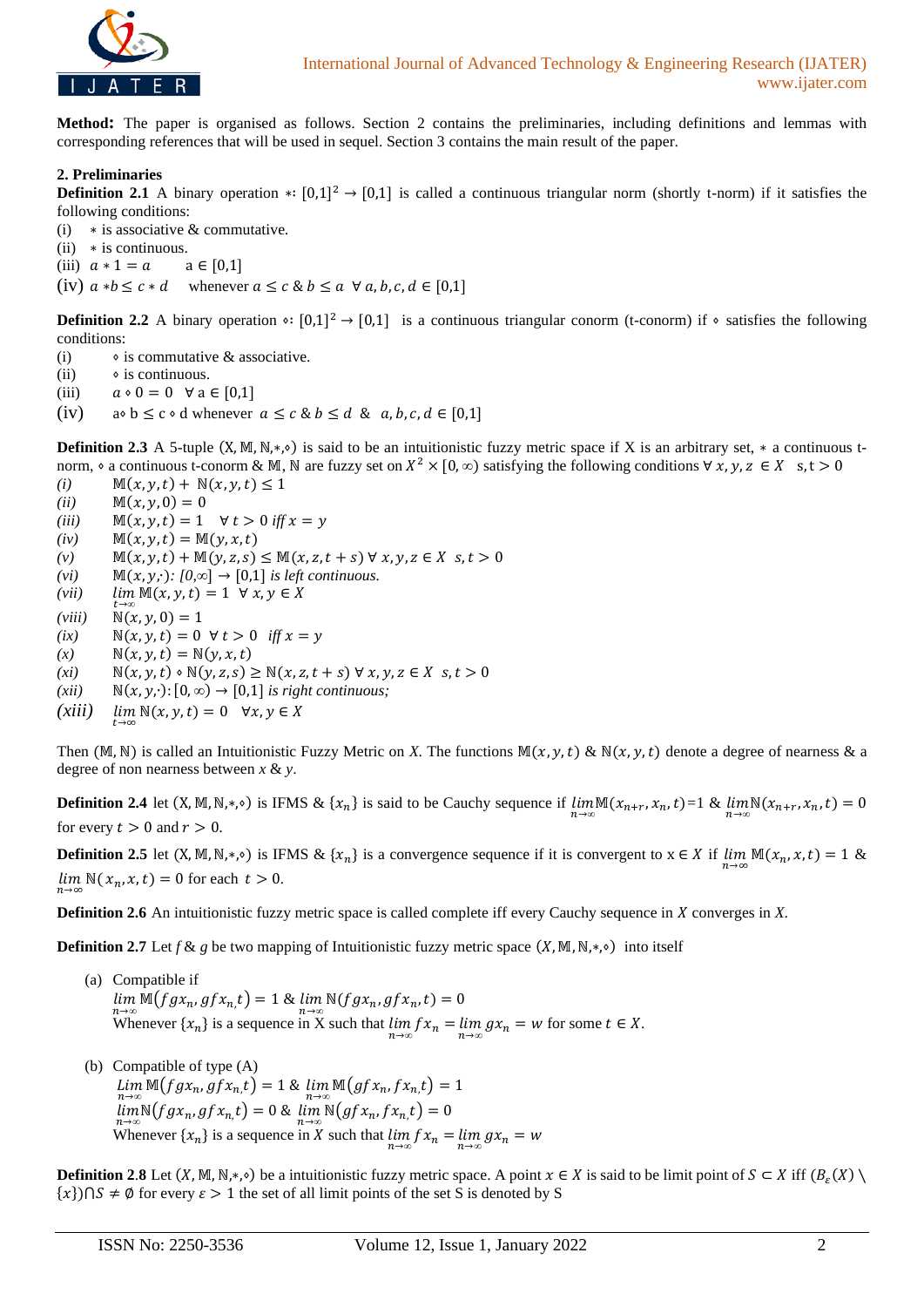

**Definition 2.9** Let  $(X, M, N, *)$  be a intuitionistic fuzzy metric space. We call a set  $S \subset X$  closed in intuitionistic fuzzy metric space if S contains all of its limit points.

**Lemma** 2.10 Let  $(X, M, N, *)$  be a intuitionistic fuzzy metric space  $\{x_n\}$  be a sequence in X and  $x \in X$  then  $\{x_n\}$  be a sequence in X and  $x \in X$  then  $x_n \to X$   $(n \to \infty)$  iff  $M(x_n, x, t) = 1$  and  $N(x_n, x, t) = 0$ .

**Theorem 2.11** Let  $\{x_n\}$  be a Cauchy sequence in Intuitionistic fuzzy metric space  $(X, M, N, *, \circ)$  If the sequence  $\{x_n\}$  has a subsequence  $\{x_{nk}\}\$  such that  $\{x_{nk}\}\to x\in X$   $(n_k\to\infty)$  then  $\{x_n\}\to X$   $(n\to\infty)$ .

**Definition 2.12** Let  $f \& g$  be two mappings of a intuitionistic fuzzy metric space  $(X, \mathbb{M}, \mathbb{N}, *)$  into itself the f and g are said to be

- (a)  $g$  -intimate mapping if  $\alpha M(gfx_n, gx_n, t) \geq \alpha M(ffx_n, fx_n, t)$  Where  $\alpha = \text{limsup}$  $\beta N(gfx_n, gx_n, t) \leq \beta N(ffx_n, fx_n, t)$  Where  $\beta = \liminf$  $\{x_n\}$  is a sequence in X such that  $\lim_{n\to\infty} fx_n = \lim_{n\to\infty} gx_n = p$  for some  $p \in X$
- (b)  $f$  intimate mapping  $\alpha \mathbb{M}(fgx_n, fx_n, t) \geq \alpha \mathbb{M}(ggx_n, gx_n, t)$  Where  $\alpha = limsup$  $\beta \mathbb{N}(fgx_n, fx_n, t) \leq \beta \mathbb{N}(ggx_n, gx_n, t)$  Where  $\beta = limit$  $\{x_n\}$  is a sequence in X such that  $\lim_{n\to\infty} fx_n = \lim_{n\to\infty} gx_n = t$  for some  $t \in X$

**Proposition 2.13** Let f & g be mapping of a Intuitionistic fuzzy metric space  $(X, \mathbb{M}, \mathbb{N}, *)$  Assume that  $f$  &  $g$  are compatible of type (A) then  $f \& g$  are  $f$  −intimate and  $g$  −intimate.

**Proposition 2.14** Let  $f \& g$  be mapping of a Intuitionistic fuzzy metric space  $(X, \mathbb{M}, \mathbb{N}, *)$  into itself. Assume that  $f \& g$  are  $g$  −intimate &  $fw = gw = p \in X$  Then  $M(gp, p, t) \geq M(fp, p, t)$  $\mathbb{N}(gp, p, t) \leq \mathbb{N}(gp, p, t)$ 

**Proof:** Suppose that  $\lim_{n \to \infty} x_n = w \quad \forall n \ge 1$ 

$$
fx_n = gx_n \to fw = gw = p
$$

Since  $f \& g$  are  $g$  –intimate, we have

$$
\mathbb{M}(gfw, gw, t) = \lim_{n \to \infty} \mathbb{M}(gfx_n, gx_n, t) \leq \lim_{n \to \infty} \mathbb{M}(ffx_n, fx_n, t) = \mathbb{M}(ffw, fw, t)
$$
  
\n
$$
\Rightarrow \mathbb{M}(gp, p, t) \leq \mathbb{M}(fp, p, t)
$$
  
\n
$$
\mathbb{N}(gfw, gw, t) = \lim_{n \to \infty} \mathbb{N}(gfx_n, gx_n, t) \geq \lim_{n \to \infty} \mathbb{N}(ffx_n, fx_n, t) = \mathbb{N}(ffw, fw, t)
$$
  
\n
$$
\Rightarrow \mathbb{N}(gp, p, t) \leq \mathbb{N}(fp, p, t)
$$

## **3**. **Main Result**

**Theorem 3.1:** Let P, Q, S, T be continuous mapping such that  $S(X) \subseteq P(X)$  &  $T(X) \subseteq Q(X)$  of complete intuitionistic fuzzy metric space  $(X, M, N, *, \diamond)$  with t-norm & t-conorm

(a)  $M(Sx, Ty, t)$ 

$$
\geq min\left\{\frac{2[\mathbb{M}(Qx,Sx,t)+\mathbb{M}(Py,Ty,t)]\mathbb{M}(Py,Sx,t)\mathbb{M}(Py,Ty,t)}{(1+\mathbb{M}(Qx,Sx,t))(\mathbb{M}(Py,Ty,t)+1)},\atop {\{\mathbb{M}(Qx,Sx,t)\odot\mathbb{M}(Py,Ty,t)\odot\mathbb{M}(py,sx,t)\}}\right\}
$$

(b)  $\mathbb{N}(Sx, Ty, t)$ 

$$
\leq max \left\{ \frac{2[N(Qx, Sx, t) + N(Py, Ty, t)]N(Px, Sx, t)N(Py, Ty, t)}{(1 + N(Qx, Sx, t))(N(Py, Ty, t) + 1)}, \atop \{N(Qx, Sx, t) \Box N(Py, Ty, t) \Box N(py, sx, t)\}\right\}
$$

- (c) Assume that  $Q(x)$  is complete and the pairs  $Q$ ,  $S$  is  $Q$  –intimate &  $P$ ,  $T$  is  $P$  –intimate then  $Q$ ,  $P$ ,  $S$  &  $T$  have unique common fixed point.
- (d) Pair  $Q$ ,  $S \& P$ ,  $T$  is compatible of type A.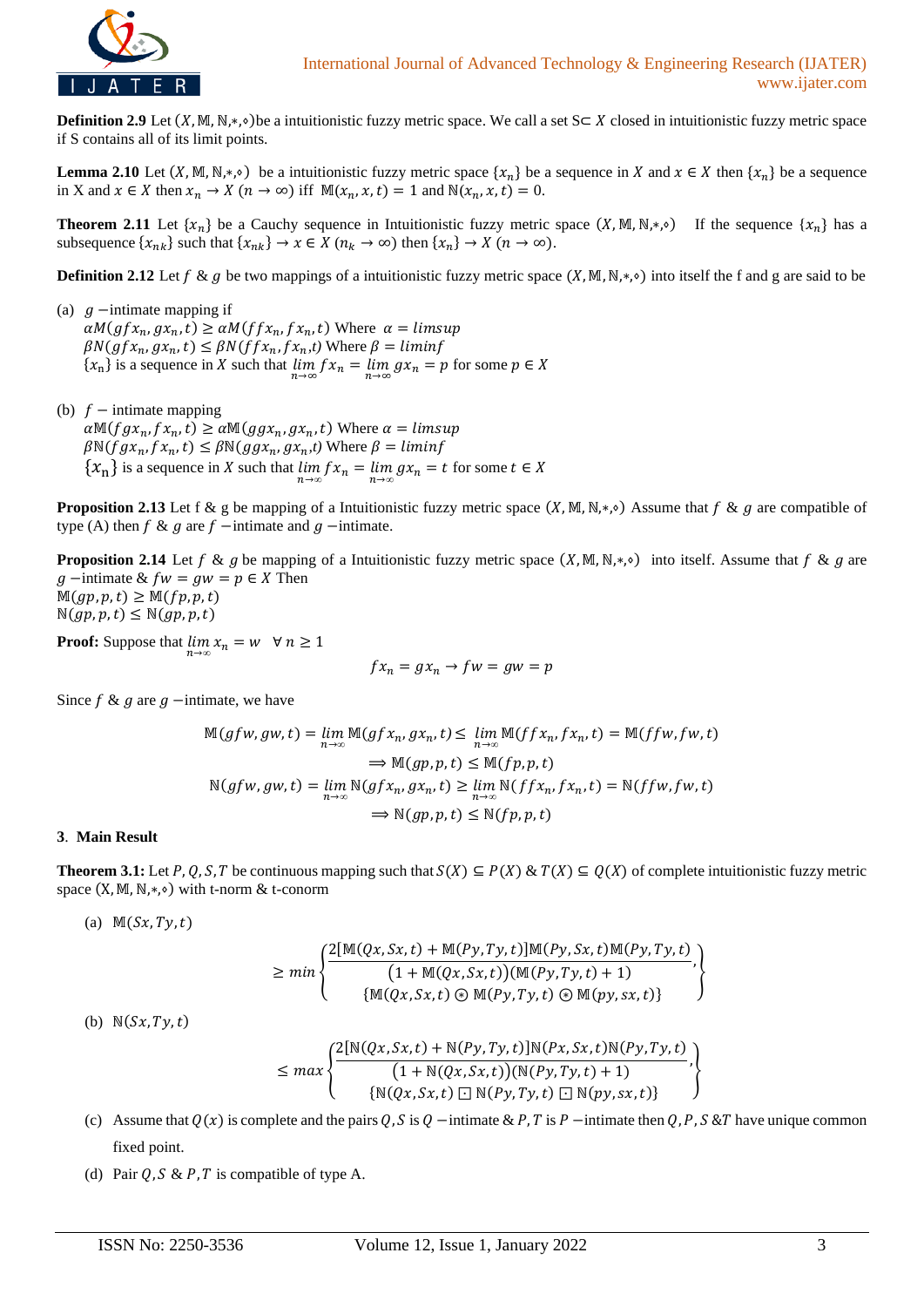

**Proof:** Let us consider any arbitrary point  $x_0$  of X. As given  $S(X) \subset P(X)$  hence there exist another  $x_1$  of X in such a way that  $Sx_0 = Px_1 = y_0$ 

Using the induction there exist a sequence  $\{x_n\}$  and  $\{y_n\}$  in X so that

$$
Sx_{2n} = Px_{2n+1} = y_{2n}
$$

$$
T(X) \subset Q(X)
$$

$$
x_{2n+1} = Qx_{2n+2} = y_{2n+1}
$$

Since 
$$
Qx
$$
 is complete there exist  $a \in Qx$  such that  $y_{2n+1} = Tx_{2n+1} = Qx_{2n+2} = a$  as  $n \to \infty$ 

Now there exist  $z \in X$  s.t.  $Qz = a$ 

If  $y_n$  is a cauchy sequence then  $\{y_{2n+1}\}\$  and  $\{y_{2n}\}\$  are also convergent, therefore we have

$$
y_{2n} = Sx_{2n} = Px_{2n+1} = a \text{ as } n \to \infty
$$

Let's have an assertion that  $Sz = a$ , by equation (a) using replacement  $x = z$ ,  $y = x_{2n+1}$ 

$$
\mathbb{M}(Sz, Tx_{2n+1}, kt) \ge min \left\{ \frac{2[\mathbb{M}(Qz, Sz, t) + \mathbb{M}(Px_{2n+1}, Tx_{2n+1}, t)]\mathbb{M}(Px_{2n+1}, Sz, t)\mathbb{M}(Px_{2n+1}, Tx_{2n+1}, t)}{\left(1 + \mathbb{M}(Qz, Sz, t)\right)(\mathbb{M}(Pu_{2n+1}, Tu_{2n+1}, t) + 1)}, \right\}
$$

$$
\mathbb{M}(Sz, a, t) \ge \min \left\{ \frac{2[\mathbb{M}(a, Sz, t) + \mathbb{M}(a, a, t)] \mathbb{M}(a, Sz, t) \mathbb{M}(a, a, t)}{(1 + \mathbb{M}(a, Sz, t)) (\mathbb{M}(a, a, t) + 1)}, \right\}
$$
\n
$$
\left\{ \frac{\mathbb{M}(a, Sz, t) \circledast \mathbb{M}(a, a, t) \circledast \mathbb{M}(a, zz, t)}{\{\mathbb{M}(a, Sz, t) \circledast \mathbb{M}(a, a, t) \circledast \mathbb{M}(a, zz, t)\}} \right\}
$$

$$
\mathbb{M}(Sz, a, kt) \ge \min \left\{ \frac{2[\mathbb{M}(a, Sz, t) + 1]\mathbb{M}(a, Sz, t)}{(1 + \mathbb{M}(a, Sz, t))(1 + 1)}, \{ \mathbb{M}(a, Sz, t) \odot \mathbb{M}(a, zz, t) \} \right\}
$$

$$
\mathbb{M}(Sz, a, kt) \ge \min \left\{ \mathbb{M}(a, Sz, t) \oplus 1 \oplus \mathbb{M}(a, sz, t) \right\}
$$

$$
\mathbb{M}(Sz, a, kt) \geq \mathbb{M}(a, Sz, t)
$$

which implies  $Sz = a = Qz$ 

By using equation (b)

$$
N(Sz, Tx_{2n+1}, kt) \le max \left\{ \frac{2[N(Qz, Sz, t) + N(Px_{2n+1}, Tx_{2n+1}, t)]N(Px_{2n+1}, Sz, t)N(Px_{2n+1}, Tx_{2n+1}, t)}{[1 + N(Qz, Sz, t)]N(Px_{2n+1}, Tx_{2n+1}, t) + 1)}, \left\{ N(Qz, Sz, t) \Box N(Px_{2n+1}, Tx_{2n+1}, t) \Box N(px_{2n+1}, Sz, t) \right\} \right\}
$$
\n
$$
N(Sz, a, kt) \le max \left\{ \frac{2[N(a, Sz, t) + N(a, a, t)]N(a, Sz, t)N(a, a, t)}{[1 + N(a, Sz, t)]N(a, az, t) + 1)}, \left\{ N(a, Sz, t) \Box N(a, az, t) \right\} \right\}
$$
\n
$$
N(Sz, a, kt) \le max \left\{ N(a, Sz, t) \Box N(a, az, t) \Box N(a, zz, t) \right\}
$$

 $\mathbb{N}(Sz, a, kt) \leq \mathbb{N}(Pv, Tv, t)$ 

which implies that  $Sz = a$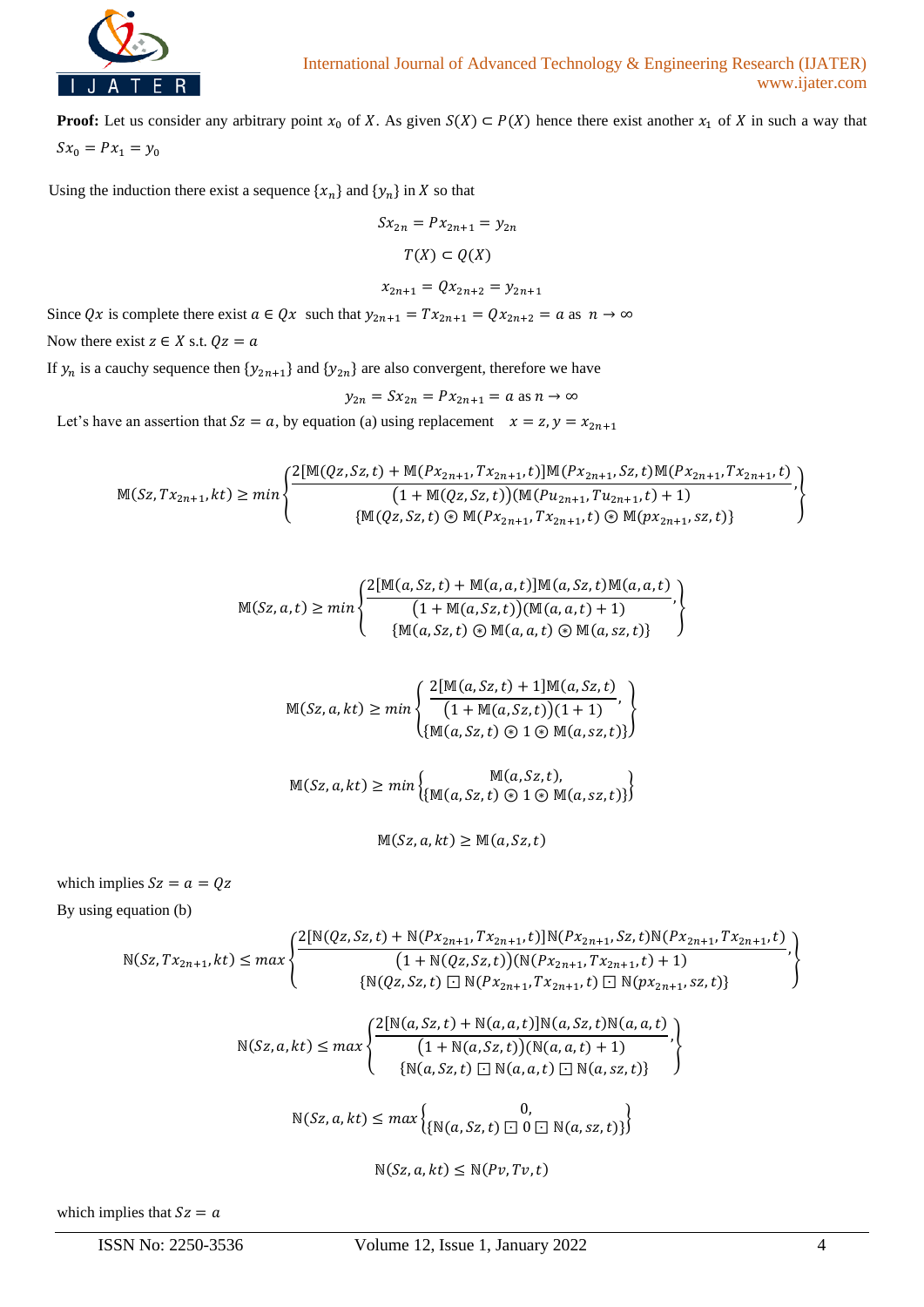

Hence, we proved that  $Sz = Qz = a$ Next, we will strongly believe that  $Tr = a$ , Also  $Sz = a \in Sx \subset Px$ Therefore, there exist a point  $r \in X$  in such a way that  $Pr = a$ By the substitution as  $x = z$  and  $y = r$  in (a) and (b)

$$
\mathbb{M}(Sz, Tr, kt) \ge \min \left\{ \frac{2[\mathbb{M}(Qz, Sz, t) + \mathbb{M}(Pr, Tr, t)]\mathbb{M}(Pr, Sz, t)\mathbb{M}(Pr, Tr, t)}{1 + \mathbb{M}(Qz, Sz, t)(\mathbb{M}(Pr, Tr, t) + 1)}, \{ \mathbb{M}(Qz, Sz, t) \oplus \mathbb{M}(Pr, Tr, t) \oplus \mathbb{M}(Pr, sz, t) \} \right\}
$$
\n
$$
\mathbb{M}(a, Tr, kt) \ge \min \left\{ \frac{2[\mathbb{M}(a, a, t) + \mathbb{M}(a, Tr, t)]\mathbb{M}(a, a, t)\mathbb{M}(a, Tr, t)}{1 + \mathbb{M}(a, a, t)(\mathbb{M}(a, Tr, t) + 1)}, \{ \mathbb{M}(a, a, t) \oplus \mathbb{M}(a, Tr, t) \oplus \mathbb{M}(a, a, t) \} \right\}
$$
\n
$$
\mathbb{M}(a, Tr, kt) \ge \min \left\{ \frac{2[\mathbb{M}(a, a, t) + \mathbb{M}(a, Tr, t)]\mathbb{M}(a, a, t)\mathbb{M}(a, Tr, t)}{1 + \mathbb{M}(a, a, t)(\mathbb{M}(a, Tr, t) + 1)}, \{ \mathbb{M}(a, a, t) \oplus \mathbb{M}(a, Tr, t) \oplus \mathbb{M}(a, a, t) \} \right\}
$$

$$
\mathbb{M}(a, Tr, kt) \ge \min \left\{ \frac{2[1 + \mathbb{M}(a, Tr, t)] \mathbb{M}(a, Tr, t)}{(1 + 1)(\mathbb{M}(a, Tr, t) + 1)}, \left\{ 1 \oplus \mathbb{M}(a, Tr, t) \oplus 1 \right\} \right\}
$$

 $M(a, Tr, kt) \geq M(a, Tr, t)$ 

Using the same reason as above  $a = Tr$ 

In the same way

ℕ(, ,) ≤ { 2[ℕ(, ,)+ ℕ(, ,)]ℕ(, ,)ℕ(, ,) (1 + ℕ(, ,))(ℕ(, ,)+1) , {ℕ(, ,) ⊡ ℕ(, ,) ⊡ ℕ(, ,)} } ℕ(, ,) ≤ { 2[ℕ(, ,)+ ℕ(, ,)]ℕ(, ,)ℕ(, ,) (1+ ℕ(, ,))(ℕ(, ,)+ 1) , {ℕ(, ,) ⊡ ℕ(, ,) ⊡ ℕ(, ,)} } ℕ(, ,) ≤ { 2[ℕ(, ,)+ ℕ(, ,)]ℕ(, ,)ℕ(, ,) (1+ ℕ(, ,))(ℕ(, ,)+ 1) , {ℕ(, ,) ⊡ ℕ(, ,) ⊡ ℕ(, ,)} } , 0,

$$
\mathbb{N}(a, Tr, t) \le \max \left\{ \begin{matrix} 0, \\ \{0 \sqsubseteq \mathbb{N}(a, Tr, t) \sqsubseteq 0\} \end{matrix} \right\}
$$

Which implies that  $a = Tr$ 

As we proved earlier  $Sz = Qz = a$ 

It is given that Q, S is  $Q$  −intimate we have

$$
\mathbb{M}(Qa,a,t) \leq \mathbb{M}(Sa,a,t), \, \mathbb{N}(Qa,a,t) \leq \mathbb{N}(Sa,a,t)
$$

Let's consider  $Sa \neq a$  & using conditions (a) & (b), using replacements  $x = a, y = r$ 

$$
\mathbb{M}(Sa,Tr,t) \geq min \left\{ \frac{2[\mathbb{M}(Qa,Sa,t) + \mathbb{M}(Pr,Tr,t)]\mathbb{M}(Pr,Sa,t)\mathbb{M}(Pr,Tr,t)}{(1+\mathbb{M}(Qa,Sa,t))(\mathbb{M}(Pr,Tr,t)+1)}, \right\}
$$
\n
$$
\left\{ \frac{\mathbb{M}(Qa,Sa,t) \odot \mathbb{M}(Pr,Tr,t) \odot \mathbb{M}(Pr,Sa,t)}{\mathbb{M}(Qa,Sa,t) \odot \mathbb{M}(Pr,Tr,t) \odot \mathbb{M}(Pr,Sa,t)} \right\}
$$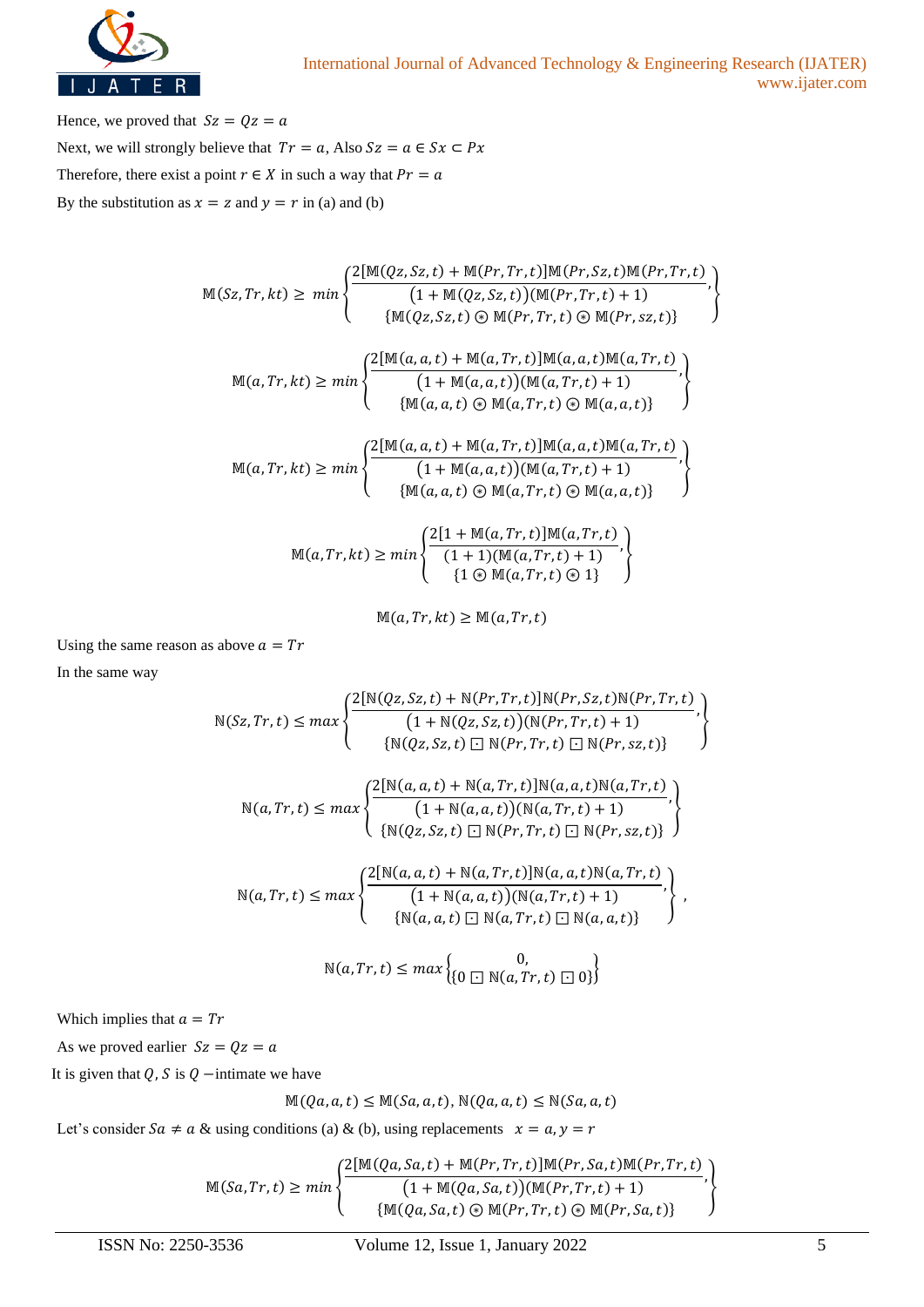

$$
\mathbb{M}(Sa, a, kt) \ge \min \left\{ \frac{2[\mathbb{M}(a, Sa, t) + \mathbb{M}(a, a, t)]\mathbb{M}(a, Sa, t)\mathbb{M}(a, a, t)}{\{1 + \mathbb{M}(Qa, Sa, t)\}\mathbb{M}(a, a, t) \oplus \mathbb{M}(a, Sa, t)\}} \right\}
$$
\n
$$
\mathbb{M}(Sa, a, kt) \ge \min \left\{ \frac{2[\mathbb{M}(a, Sa, t) + \mathbb{M}(a, a, t)]\mathbb{M}(a, Sa, t)\mathbb{M}(a, aa, t)}{\{1 + \mathbb{M}(a, Sa, t)\}\mathbb{M}(a, Sa, t)\mathbb{M}(a, a, t)} \right\}
$$
\n
$$
\mathbb{M}(Sa, a, kt) \ge \min \left\{ \frac{2[\mathbb{M}(a, Sa, t) + \mathbb{M}(a, a, t)]\mathbb{M}(a, Sa, t)\mathbb{M}(a, aa, t)}{\{1 + \mathbb{M}(a, Sa, t) \oplus \mathbb{M}(a, aa, t) + 1\}} \right\}
$$
\n
$$
\mathbb{M}(Sa, a, kt) \ge \min \left\{ \frac{2[\mathbb{M}(a, Sa, t) + 1]\mathbb{M}(a, Sa, t)}{\{1 + \mathbb{M}(a, Sa, t)\}\mathbb{M}(a, a, t) + 1\}} \right\}
$$
\n
$$
\mathbb{M}(Sa, a, kt) \ge \min \left\{ \frac{2[\mathbb{M}(a, Sa, t) + 1]\mathbb{M}(a, Sa, t)}{\{1 + \mathbb{M}(a, Sa, t)\}\mathbb{M}(a, a, t) + 1\}} \right\}
$$
\n
$$
\left\{ \mathbb{M}(a, Sa, t) \oplus \mathbb{M}(a, aa, t) + 1 \right\} \right\}
$$
\n
$$
\left\{ \mathbb{M}(a, Sa, t) \oplus \mathbb{M}(a, aa, t) + 1 \right\}
$$
\n
$$
\left\{ \mathbb{M}(a, Sa, t) \oplus \mathbb{M}(a, Sa, t) + 1 \right\}
$$
\n
$$
\left\{ \mathbb{M}(Sa, a, kt) \ge \min \left\{ \frac{2[\mathbb{M}(a, Sa, t) + 1]\mathbb{M}(a, Sa, t
$$

 $M(Sa, a, kt) \geq M(Sa, a, t)$ 

This implies that  $Sa = a$ Consequently

$$
N(Sa, a, kt) \le max \begin{cases} 2[N(a, Sa, t) + N(a, a, t)]N(a, Sa, t)N(a, a, t) \\ \qquad (1 + N(Qa, Sa, t))(N(Pr, Tr, t) + 1) \\ \{N(a, Sa, t) \Box N(a, a, t) \Box N(a, Sa, t)\} \end{cases},
$$

$$
N(Sa, a, kt) \le max \begin{cases} 0, \\ \{N(a, Sa, t) \Box 0 \Box N(a, Sa, t)\} \end{cases}
$$

$$
N(Sa, a, kt) \le N(a, Sa, t)
$$

Since  $\gamma$  < 1 Therefore  $Sa = a = Qa$ 

In similar manner we can consider that  $Ta \neq a$  and using conditions (a) and (b) using replacement  $x = z$  and  $y = a$ 

$$
\mathbb{M}(Sz, Ta, kt) \leq min \left\{ \frac{2[\mathbb{M}(Qa, Sa, t) + \mathbb{M}(Pa, Ta, t)]\mathbb{M}(Pa, Sz, t)\mathbb{M}(Pa, Ta, t)}{(1 + \mathbb{M}(Qa, Sa, t))(\mathbb{M}(Pa, Ta, t) + 1)}, \{ \mathbb{M}(Qa, Sa, t) \oplus \mathbb{M}(Pa, Ta, t) \oplus \mathbb{M}(pa, zz, t) \} \right\}
$$
\n
$$
\mathbb{M}(a, Ta, kt) \geq min \left\{ \frac{2[\mathbb{M}(a, a, t) + \mathbb{M}(a, Ta, t)]\mathbb{M}(a, a, t)\mathbb{M}(a, Ta, t)}{(1 + \mathbb{M}(a, a, t))(\mathbb{M}(a, Ta, t) + 1)}, \{ \mathbb{M}(a, a, t) \oplus \mathbb{M}(a, Ta, t) \oplus \mathbb{M}(a, a, t) \} \right\}
$$
\n
$$
\mathbb{M}(a, Ta, kt) \geq min \left\{ \frac{2[1 + \mathbb{M}(a, Ta, t)]\mathbb{M}(a, Ta, t)}{(1 + 1)(\mathbb{M}(a, Ta, t) + 1)}, \{ 1 \oplus \mathbb{M}(a, Ta, t) \oplus 1 \} \right\}
$$
\n
$$
\mathbb{M}(a, Ta, kt) \geq min \left\{ \{ 1 \oplus \mathbb{M}(a, Ta, t) \oplus 1 \} \right\}
$$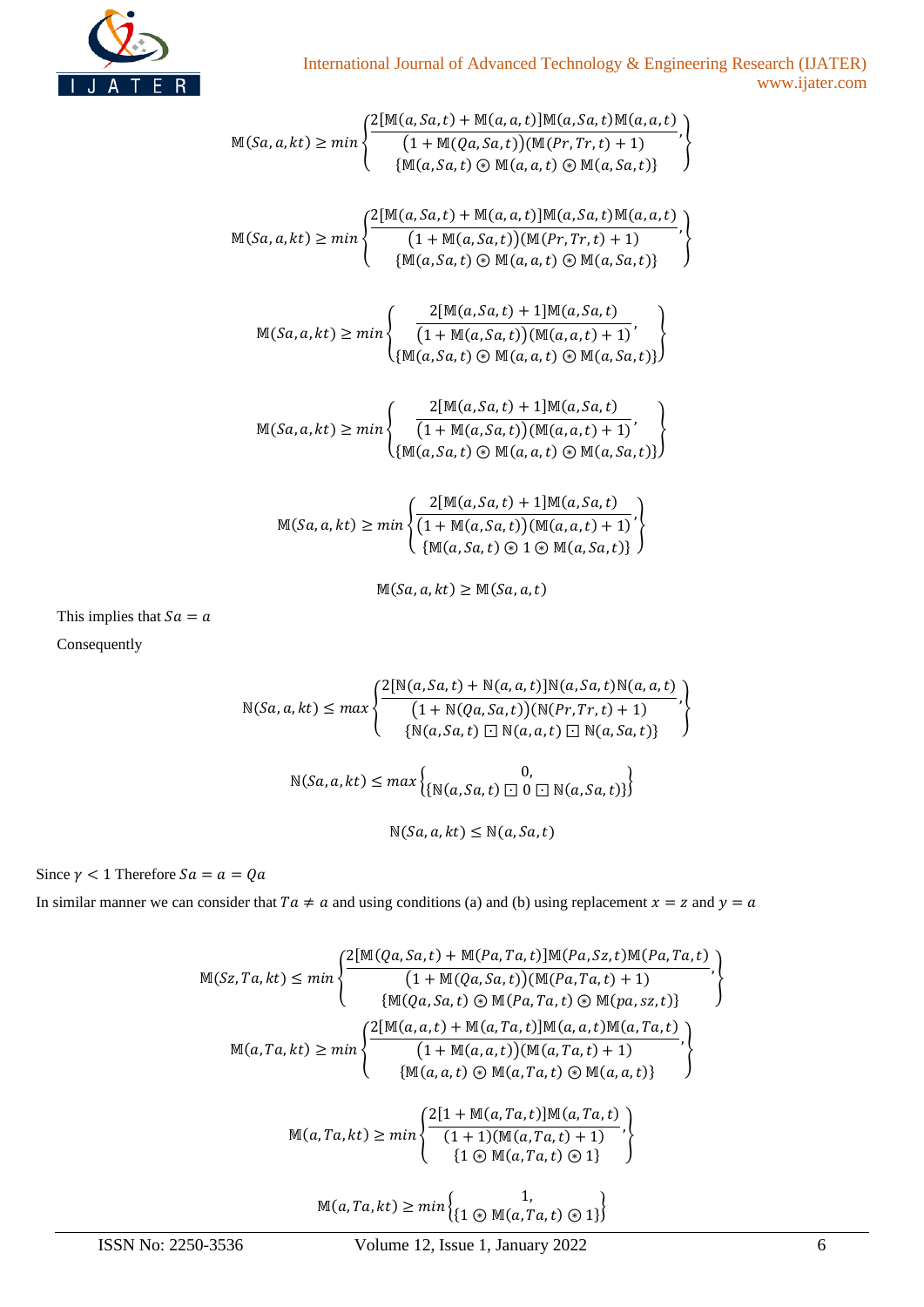

 $M(a, Ta, kt) \geq M(a, Ta, t)$ 

This implies that  $a = Ta = Pa$ 

$$
N(Sz, Ta, kt) \le max \left\{ \frac{2[N(a, a, t) + N(a, Ta, t)]N(a, a, t)N(a, Ta, t)}{(1 + N(a, a, t))(N(a, Ta, t) + 1)}, \{N(a, a, t) \square N(a, Ta, t) \square N(a, a, t)\}\right\}
$$
  

$$
N(a, Ta, kt) \le max \left\{ \begin{matrix} 0, & 0, \\ 0 \square N(a, Ta, t) \square 0 \end{matrix} \right\}
$$

 $\mathbb{N}(a, Ta, kt) \geq \mathbb{N}(a, Ta, t)$ 

This implies that  $a = Ta = Pa$ 

Hence, we proved that  $Ta = Pa = Sa = Qa = a$  it means a is a common fixed point of P, Q, S, T. This completes the proof.

Uniqueness:

Let *a* and *b* are two common fixed points such that  $a \neq b$  using equation (a) & (b)

$$
\mathbb{M}(Sa, Tb, kt) = \mathbb{M}(Su, Tv, t) \ge \min \left\{ \frac{2[\mathbb{M}(Qa, Sa, t) + \mathbb{M}(Pb, Tb, t)]\mathbb{M}(Pb, Sa, t)\mathbb{M}(Pb, Tb, t)}{1 + \mathbb{M}(Qa, Sa, t) \odot \mathbb{M}(Pb, Tb, t) + 1}, \right\}
$$
\n
$$
\left\{ \frac{\mathbb{M}(a, a, b) + \mathbb{M}(b, b, t)]\mathbb{M}(b, a, t)\mathbb{M}(b, b, t)}{[\mathbb{M}(a, a, t) + \mathbb{M}(a, a, t))(\mathbb{M}(b, b, t) + 1)}, \mathbb{M}(a, b, kt) \ge \min \left\{ \frac{2[\mathbb{M}(a, a, t) + \mathbb{M}(b, b, t)]\mathbb{M}(b, a, t)\mathbb{M}(b, b, t)}{[\mathbb{M}(a, a, t) \odot \mathbb{M}(b, b, t) + 1)}, \mathbb{M}(a, b, kt) \ge \min \left\{ \frac{2[1 + 1]\mathbb{M}(b, a, t)}{(1 + 1)(1 + 1)}, \mathbb{M}(a, b, kt) \ge \mathbb{M}(b, a, t) \right\}
$$
\n
$$
\mathbb{M}(a, b, kt) \ge \min \left\{ \frac{2[1 + 1]\mathbb{M}(b, a, t)}{(1 + 1)(1 + 1)}, \mathbb{M}(a, b, b, t) \right\}
$$
\n
$$
\mathbb{M}(a, b, kt) \ge \min \left\{ \frac{2[\mathbb{N}(a, a, t) + \mathbb{N}(b, b, t)]\mathbb{N}(b, a, t)\mathbb{N}(b, b, t)}{[\mathbb{N}(a, a, t) \odot \mathbb{N}(b, b, t) + 1]}, \mathbb{N}(a, b, kt) \le \max \left\{ \frac{0}{\{\mathbb{N}(a, a, t) \odot \mathbb{N}(b, a, t)\}} \right\}
$$
\n
$$
\mathbb{N}(a, b, kt) \le \max \left\{ \frac{0}{\{\mathbb{N}(a, b, kt) \odot \mathbb{N}(b, a, t)\}} \right\}
$$

This implies that  $a = b$  hence it proves uniqueness.

## **References:**

[1] Atanassov Krassimir, "Intuitionistic fuzzy sets", Fuzzy Sets Syst., vol. 20, pp. 87-96, 1986

[2] Coker, D.,"An Introduction to Intuitionistic Fuzzy Topological Spaces", Fuzzy Sets and Systems, 88 (1997),

81-89.

[3] George A., & Veermani P., "On Some Result in Fuzzy Metric Space, "Fuzzy Sets & Systems, Vol. 64, No. 3, (1994), 395-399.